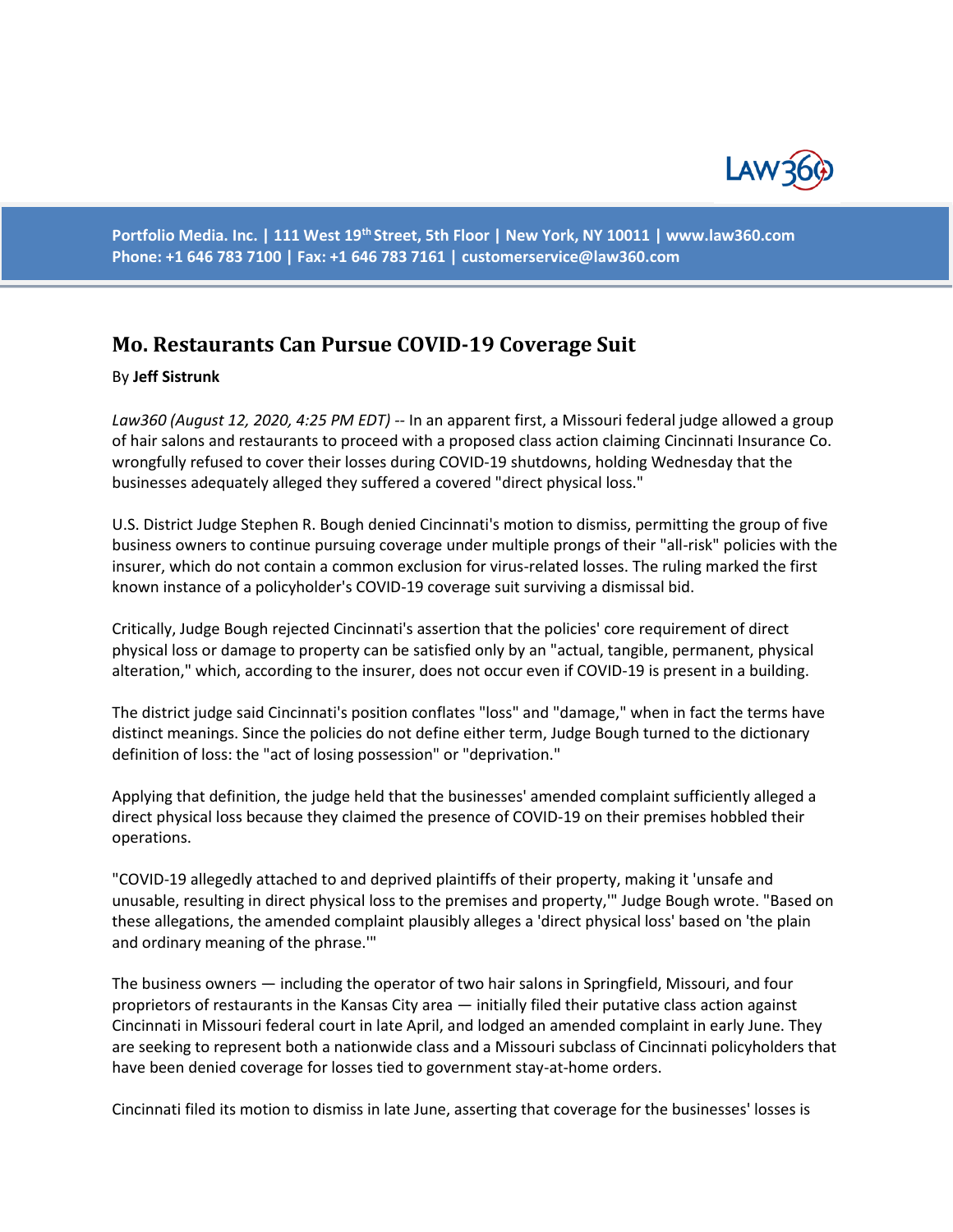unavailable under any of five policy sections cited in the amended complaint, including the heavily litigated "business income" and "civil authority" coverage provisions.

All five prongs require the existence of direct physical loss or damage, either to the policyholder's property or to a nearby property. The business income provision, for example, extends coverage for the policyholder's loss of income due to a suspension of operations caused by direct physical loss or damage to its own property.

In Wednesday's order, Judge Bough said the business owners plausibly claimed they have suffered a direct physical loss under the business income provision through their allegations that employees, customers or other visitors are likely to have brought COVID-19 onto their premises. He rebuffed Cincinnati's contention that a ruling adopting the businesses' interpretation of the term "loss" would result in a finding of direct physical loss "whenever a business suffers economic harm."

"That is not what the court holds here," Judge Bough wrote. "Although plaintiffs allege economic harm, that harm is tethered to their alleged physical loss caused by COVID-19 and the closure orders."

The judge then turned to the civil authority provision, which provides coverage for losses the policyholder suffers when it is unable to access its property due to an order issued by an authority, such as a government agency. That provision specifies that the government order must result from direct physical loss or damage to a property within a certain distance of the policyholder's.

Judge Bough said the business owners sufficiently alleged that civil authority coverage applies because Missouri's stay-at-home orders stemmed from the likely presence of COVID-19 at nearby properties.

Cincinnati had also argued that civil authority coverage is unavailable because the stay-at-home orders did not fully bar the business owners from accessing their premises. But Judge Bough pointed out that the policies do not state that a civil authority order must prohibit "all access" or "any access" to a policyholder's property.

In this case, the judge said, the business owners' complaint alleged the stay-at-home orders hindered access to their properties because they required hair salons to temporarily cease all operations and limited restaurants to takeout, delivery and drive-thru services.

"At the motion to dismiss stage, these allegations plausibly allege that access was prohibited to such a degree as to trigger the civil authority coverage," Judge Bough wrote.

The district judge emphasized that his ruling means only that the business owners presented enough facts to defeat Cincinnati's dismissal motion and move forward to discovery.

"Discovery will shed light on the merits of plaintiffs' allegations, including the nature and extent of COVID-19 on their premises," the judge wrote. "In addition, the court emphasizes that all rulings herein are subject to further review following discovery. Subsequent case law in the COVID-19 context, construing similar insurance provisions, and under similar facts, may be persuasive."

Brandon J.B. Boulware of Boulware Law LLC, who represents the business owners, praised the ruling as a "significant win for insureds and an important first step in forcing Cincinnati Insurance to pay for the losses covered in the insurance policy."